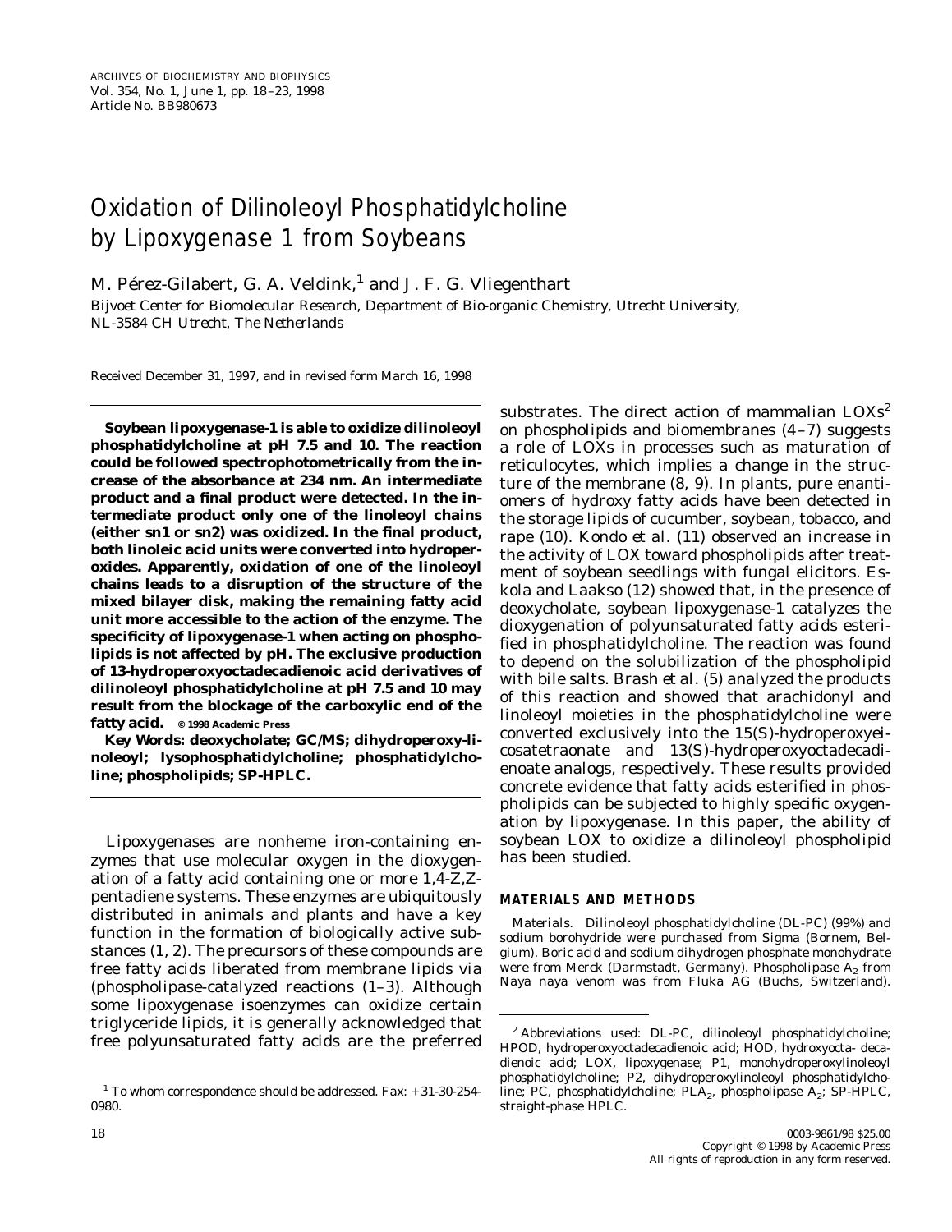

**FIG. 1.** Difference spectra (A) and progress curve (B, trace 1) for the oxidation of DL-PC by soybean LOX-1 in the standard reaction medium. The final volume is 1 ml; cycle time is 1 min. A control without enzyme is represented in B, trace 2.

1,1,1,3,3,3-Hexamethyldisilazane, trimethylchlorosilane, pyridine, and 0.5 M sodium methoxide were obtained from Aldrich (Milwaukee, WI). Octadecyl solid-phase extraction columns (1 ml, 50 mg) were purchased from Waters (Milford, MA). Sodium deoxycholate was from Janssen Chimica (Geel, Belgium). Chloroform, 2-propanol (Merck, Darmstadt, Germany), methanol (Biosolve, Valkenswaard, The Netherlands), and *n*-hexane (Rathburn Chemicals, Walkerburn, UK) were all of HPLC grade.

*Substrate preparation.* Aqueous phosphatidylcholine substrates were prepared by drying aliquots of the phosphatidylcholine stock solution in chloroform under a stream of  $N_2$ ; the film obtained was rapidly dispersed in 10 mM deoxycholate dissolved in 0.2 M sodium borate (pH 10) or 0.1 M sodium phosphate (pH 7.5) buffer. The resulting substrate solution was allowed to equilibrate for 10 min at 25°C (12).

*Enzymatic activity.* Lipoxygenase-1 from soybeans was purified according to the method of Finazzi Agrò *et al.* (13) and had a specific

## **TABLE I**

Effect of Different Compounds on the Oxidation of DL-PC by Soybean LOX-1

| Substrate                             | Relative activity <sup><i>a</i></sup> (%) |
|---------------------------------------|-------------------------------------------|
| 25 $\mu$ M DL-PC                      | 100                                       |
| 25 $\mu$ M P1                         | $97 \pm 6$                                |
| 25 $\mu$ M DL-PC + 25 $\mu$ M 13-HPOD | $73 + 2$                                  |
| 25 $\mu$ M DL-PC + 25 $\mu$ M P1      | $243 + 7$                                 |
| 25 $\mu$ M linoleic acid              | $433 \pm 12$                              |

*Note.* In all cases the reaction medium contained 10 mM deoxycholate dissolved in 0.2 M sodium borate (pH 10) and 1.5 enzymatic units of LOX-1.<br><sup>*a*</sup> Mean  $\pm$  SE, *n* = 3 measurements.



**FIG. 2.** Relative changes of DL-PC  $(\circ)$ , P1  $(\bullet)$ , and P2  $(\triangledown)$  during the incubation of DL-PC with LOX-1 in the standard reaction medium. At different times aliquots were taken and the products extracted and analyzed by SP-HPLC.  $100\%$  = area (DL-PC +  $P1 + P2$ ).

activity of 20 units per milligram of protein. One unit is defined as the amount of enzyme that gives rise to the formation of 1  $\mu$ mol of conjugated diene per minute, using linoleic acid as a substrate in 0.1 M borate buffer, pH 9.0. The activity was followed spectrophotometrically in a HP8452A diode array as the increase in absorbance at 234 nm. The standard reaction medium contained 25  $\mu$ M DL-PC, 1.5 units of lipoxygenase-1, and 10 mM sodium deoxycholate in 0.2 M borate buffer, pH 10. A control without enzyme was also carried out. To compare the relative rates of oxidation for linoleic acid and DL-PC, the oxidation of the free fatty acid was measured in the standard reaction medium. The effect of 13-HPOD and P1 in the oxidation rate of DL-PC was also studied.

*Isolation of the reaction products.* The products of the reaction were extracted according to the procedure of Bligh and Dyer (14) or by using 50 mg octadecyl solid-phase extraction columns; in the latter case, the samples were applied directly in the buffer, the column was washed with water, and the phospholipids were eluted with methanol. The analysis of the reaction products was performed using SP-HPLC on a CP-Sphere Si column (Chrompack, 5- $\mu$ m particles, 4.6  $\times$  250 mm) using a HP1040A diode array UV detector and a HP7994A analytical workstation for data processing. Products were eluted isocratically with *n*-hexane/2-propanol/  $H<sub>2</sub>O$  (4:6:1 v/v/v) at a flow rate of 1.0 ml/min and detected at 234 nm. In this system, PC eluted before its oxidation products and was detected at 205 nm.

*Derivatization and GC/MS.* The esterified lipids were dissolved in methanol and reduced with sodium borohydride at  $0^{\circ}$ C under N<sub>2</sub>. Water was added and the mixture was acidified with 3 M HCl to pH 4. The products were extracted with a octadecyl solid-phase extraction column and eluted with methanol. Transesterification was accomplished by dissolving the phospholipid in 50  $\mu$ l methanol and adding 50  $\mu$ l 0.5 M methanolic sodium methoxide. The reaction was allowed to proceed for 10 min at room temperature, 325  $\mu$ l 0.1 N HCl was added, and the solution was immediately extracted with 2 vol of *n*-hexane. The organic phase was washed once with an equal volume of water and evaporated to dryness under a  $N_2$  stream. The residue was silylated by treatment with a mixture of pyridine/hexamethylsilazane/trimethylchlorosilazane (5:1:1 v/v/v) for 30 min. The resulting compounds were analyzed on a mass spectrometer (Fisons Instruments MD 800 Mass Lab spectrometer, GC 8000 Series Interscience), equipped with a DB-1 fused-silica capillary column (30 m  $\times$ 0.32 mm,  $J \& W$  Scientific): temperature program, 2 min isothermal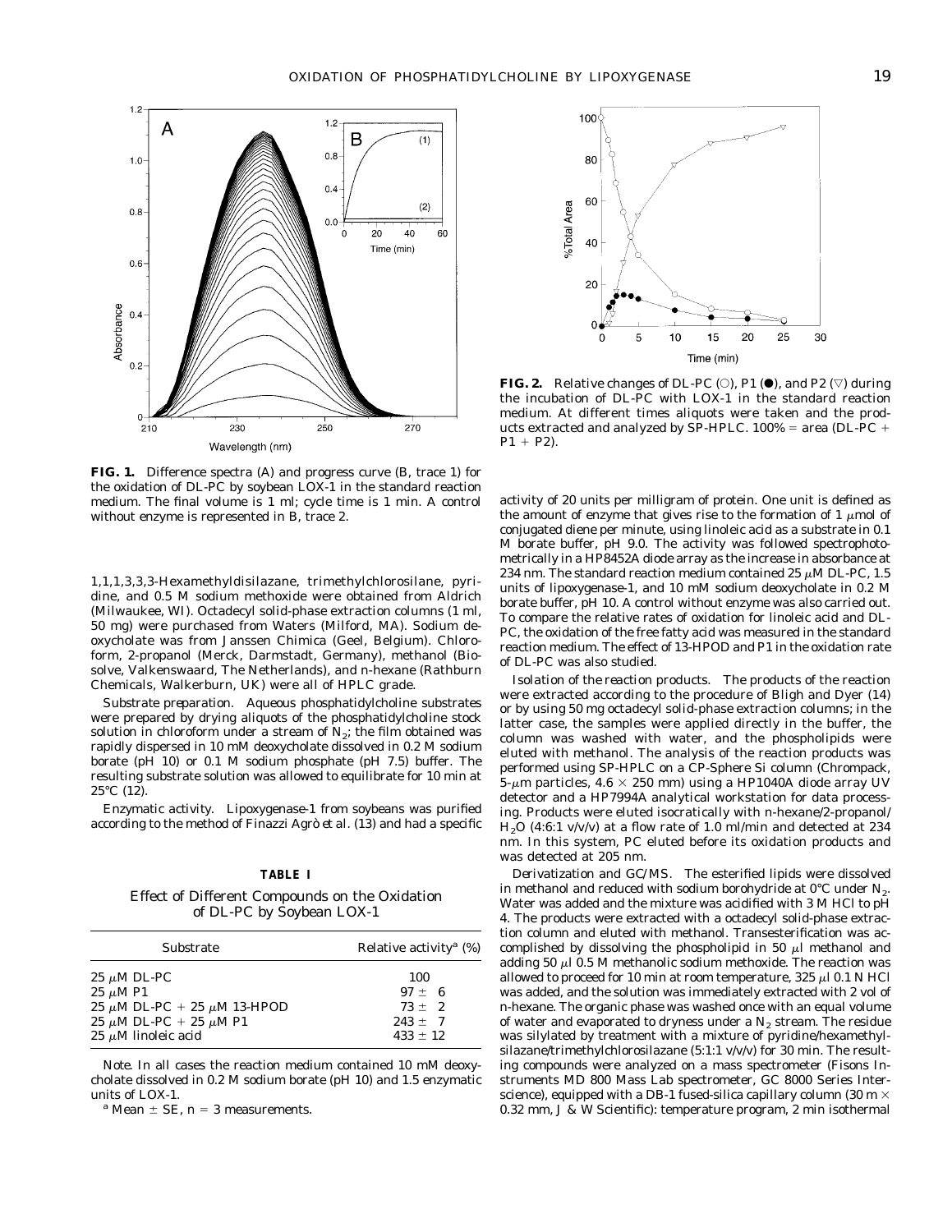at 140°C, 140–280°C (6°C/min), 2 min isothermal at 280°C; runtime, 28 min. All mass spectra were recorded under electron impact with an ionization energy of 70 eV.

*Phospholipase A<sub>2</sub> assay*. The reaction medium contained 100  $\mu$ l 1 M Tris/HCl, pH 8.5, 100  $\mu$ l 0.1 M CaCl<sub>2</sub>, and 175  $\mu$ l H<sub>2</sub>O. P1 (0.05  $\mu$ mol) was dried under a stream of N<sub>2</sub> and dissolved in 250  $\mu$ l ether and added to the reaction medium (15). The reaction was started with the addition of 5  $\mu$ l of 1 mg/ml solution PLA<sub>2</sub>. The mixture was incubated for 5 min at room temperature under constant stirring. The ether was evaporated, water was added, and the products were eluted from a C18 column with methanol. Lyso-PC and lyso-PC hydroperoxides were detected at 205 and 234 nm, respectively.

## **RESULTS**

In Fig. 1 repetitive scans (A) and the progress curve at 234 nm (B, trace 1) are shown for the oxidation of DL-PC by soybean LOX-1 in borate buffer, pH 10, containing 10 mM deoxycholate. The oxidation of DL-PC does not take place in the absence of enzyme (Fig. 1B, trace 2). Under these experimental conditions the oxidation rate is 23% of the one obtained using linoleic acid as a substrate. The reaction is stimulated by the addition of P1 to the reaction medium and partially inhibited by 13-HPOD (Table I).

The products of the reaction were extracted by the method of Bligh and Dyer (14) and analyzed by SP-HPLC. This analysis shows that the oxidation of DL-PC by soybean LOX-1 in the presence of deoxycholate gave rise to two products absorbing at 234 nm that we designate P1 (retention time 16 min) and P2 (retention time 21 min). In Fig. 2 the change with time in the relative amounts of the substrate (DL-PC) and of the two products P1 and P2 is shown. During the initial 5 min, the amount of DL-PC dropped rapidly. P1 started to decline after reaching a maximum at 2.5 min. After a lag, P2 continuously increased until it leveled off at the end of the reaction. When the incubation is carried out in the presence of 5  $\mu$ M P1, the lag phase in P2 formation is abolished. No significant difference with respect to the control (Fig. 2) is observed when  $5 \mu M$  13-HPOD is added to the incubation medium (data not shown). To check if P1 can be transformed by the enzyme into P2, 25  $\mu$ M P1 was incubated with deoxycholate and 1.5 units of LOX-1 in the standard reaction medium. Under these conditions an increase in absorbance at 234 nm is observed (data not shown). The products of this reaction were extracted and injected into a SP-HPLC column and eluted with *n*-hexane/2-propanol/  $H<sub>2</sub>O$ . A single peak, with the same retention time of P2, was obtained (data not shown). The oxidation

rate of P1 is comparable to that measured using DL-PC as a substrate (Table I).

If P1 can be converted into P2 by LOX-1, it is likely that P1 corresponds to a molecule of DL-PC in which one of the linoleoyl chains is still available to the enzyme while the other has already been converted into HPOD. In P2, both linoleic acid units are probably converted into hydroperoxides. To check this hypothesis, P1 and P2 were reduced and transesterified and the resulting compound was trimethylsilylated and subjected to GC/MS. In the chromatogram displayed in Fig. 3A corresponding to the analysis of P1, two main peaks were detected: the mass spectrum of the peak at 13.1 min corresponds to the linoleoyl derivative (Fig. 3A, inset); the mass spectrum of the peak at 16.5 min (Fig. 3B, inset) showed the molecular ion at *m*/*z* 382 and fragment ions at *m*/*z* 311 and *m*/*z* 225. The ratio *m*/*z* 311 to *m*/*z* 225 is characteristic of the trimethylsilyl derivative of 13- HOD methyl ester (4). The GC/MS analysis of P2 (Fig. 3B) shows only the peak corresponding to the 13-HOD derivative. The same results were obtained when LOX-1 was incubated with DL-PC in phosphate buffer, pH 7.5 (data not shown).

The transesterification gives no information on the position (*sn1* or *sn2*) of the hydroperoxide. To check if the enzyme shows a preference for any of the linoleoyl chains, P1 was used as a substrate for  $PLA<sub>2</sub>$ . The products of this reaction were extracted with a C18 column and injected on a SP-HPLC column. Figure 4 shows that both lysophosphatidyl choline and lysohydroperoxy phosphatidylcholine were obtained. These results imply that lipoxygenase oxidizes the linoleoyl chain at either the *sn1* or *sn2* position of glycerol.

### **DISCUSSION**

When soybean LOX-1 is incubated with DL-PC in the presence of 10 mM sodium deoxycholate, an increase in absorbance at 234 nm is observed (Fig. 1B, trace 1). The repetitive scan for this reaction (Fig. 1A) is similar to that obtained when linoleic acid is used as a substrate. The lack of absorbance in the 270- to 280-nm region (Fig. 1A) indicates that, in contrast with the results reported by Eskola and Laakso (1983) (12), under our experimental conditions no oxodienes are formed. The progress curve at 234 nm (Fig. 1B) suggests that the reaction proceeds until the depletion of the substrate. The analysis of Fig. 2 indicates that the first product that appears is

**FIG. 3.** (A) Gas chromatogram of P1 and EI mass spectrum (inset) of the peak with a retention time of 13.1 min. (B) Gas chromatogram of P2. In the inset the EI mass spectrum of the peak with retention time of 16.5 min is shown. Prior to the analysis the samples were reduced, transesterified, and trimethylsilylated (see Materials and Methods for details).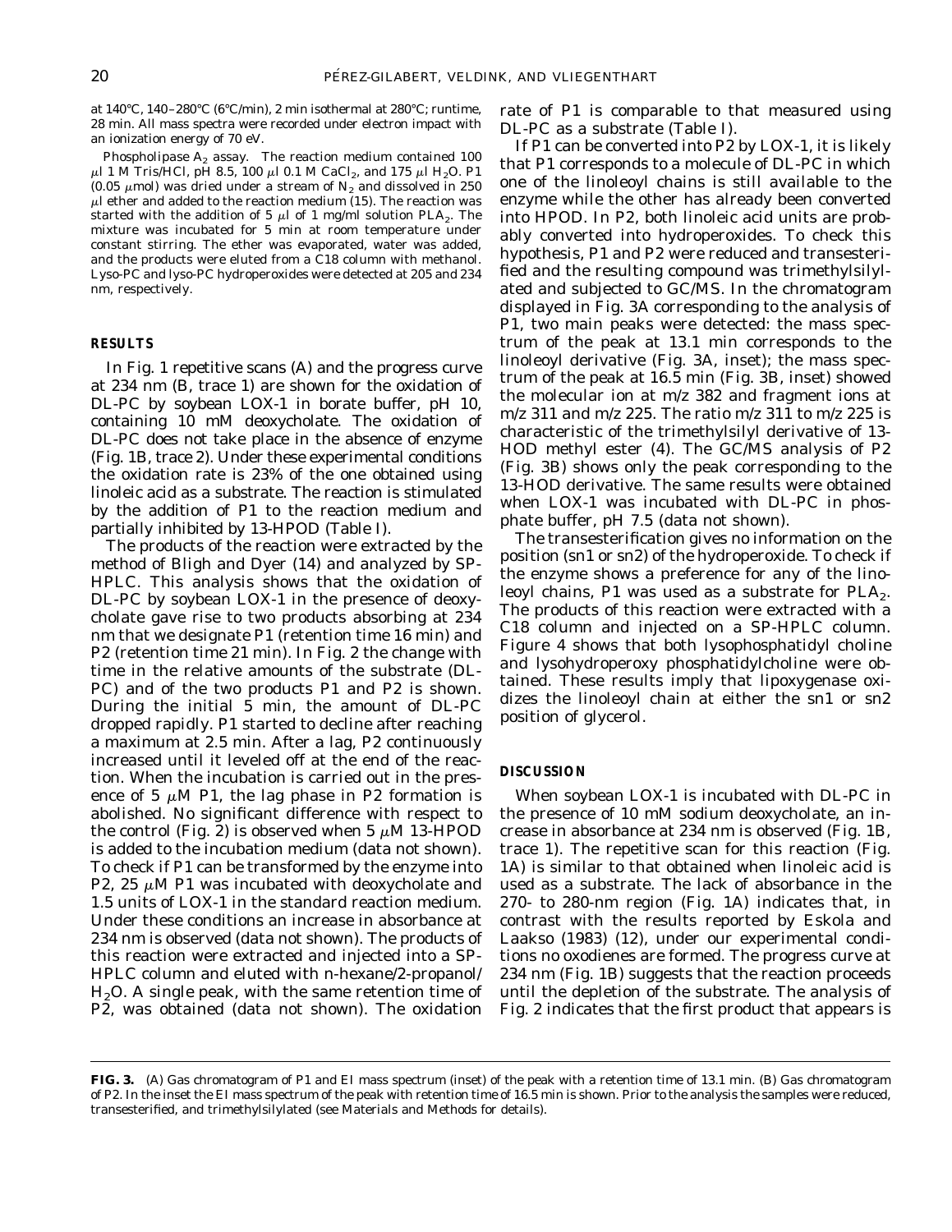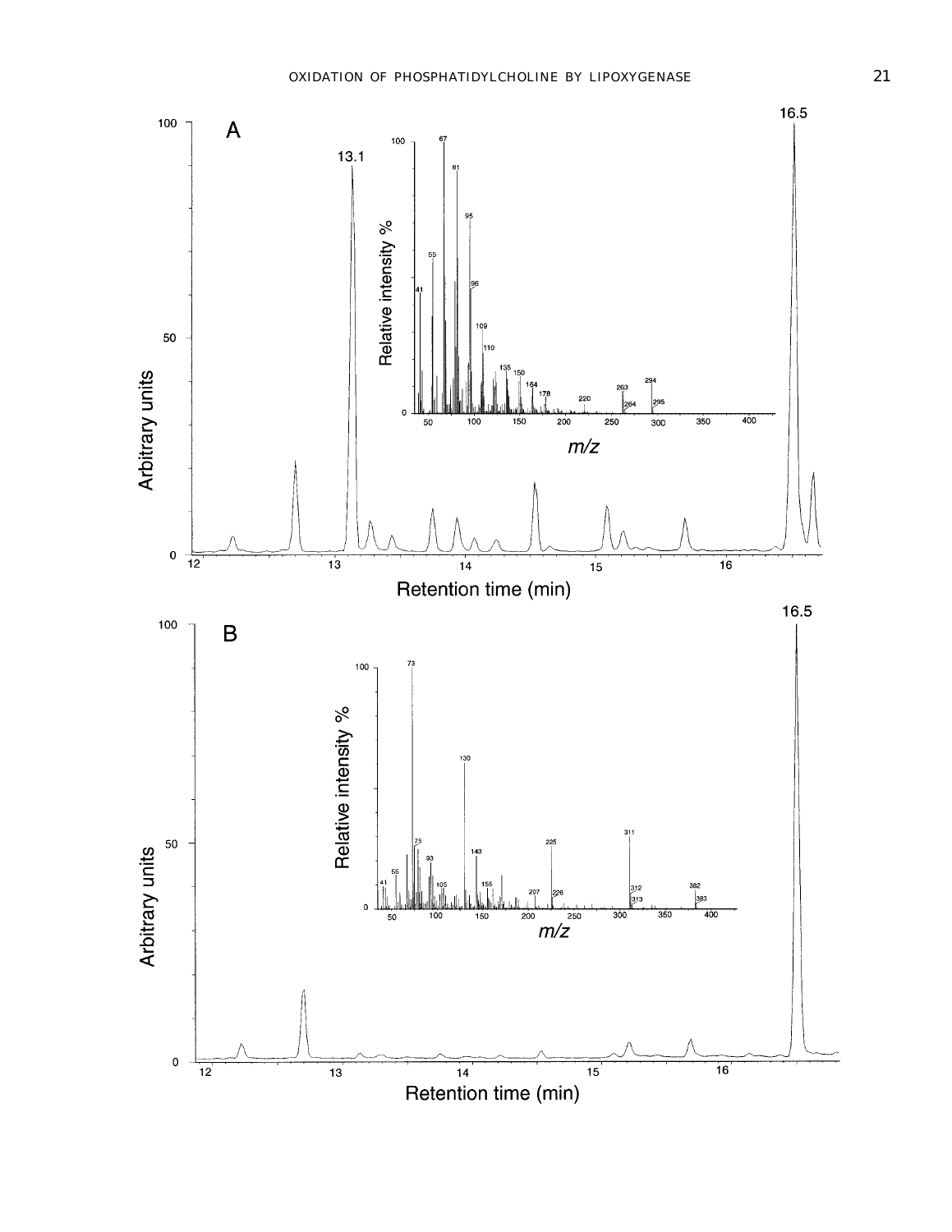

**FIG. 4.** Analysis of P1 with PLA<sub>2</sub>. P1 was incubated for 5 min at RT and with constant stirring with  $PLA<sub>2</sub>$  in the presence of ether, Tris, and CaCl<sub>2</sub>. The products were extracted with a C18 column and injected on SP-HPLC. Hydroperoxides and free fatty acids are eluted and lysophosphatidylcholine and lysohydroperoxy phosphatidylcholine are retained by the column.

the monohydroperoxy-linoleoyl phosphatidylcholine (P1), but its relative area never reaches 20%, because after 2.5 min the amount of P1 starts to decrease. The formation of the dihydroperoxy-linoleoyl phosphatidylcholine (P2) shows a different trend: after a short lag period its production increases linearly until a steady state is reached. After 25 min both P1 and PC are exhausted and only one final product (P2) is observed. The fact that P1 is rapidly converted into P2 and that the final product (P2) starts to appear already during the first minutes of the reaction when the amount of PC is still around 80% of the initial concentration suggests that both P1 and DL-PC are competing for the enzyme. The spectrophotometric measurement of the oxidation rate of DL-PC does not give information about which substrate is preferred by the enzyme as both the intermediate and the final products absorb at 234 nm. The dependence of the oxidation of phospholipids by soybean LOX on the presence and concentration of deoxycholate (12) could be the result of an enhancement in the susceptibility of the DL-PC toward the enzymatic attack rather than by an effect of the detergent on the enzyme. The results reported by Pérez-Gilabert *et al.* (16) and Schilstra *et al.* (17) strongly favor a model in which lipoxygenase has a substantially higher affinity for monomeric substrate than for free fatty acid incorporated into micelles. Thus, the lower activity displayed by soybean LOX-1 toward phospholipids could be the result of the micellar structure adopted by the substrate (18) which could affect the conformational flexibility of the protein. According to this model, at the beginning of the reaction both linoleoyl chains of DL-PC are available for the enzyme. The introduction of one hydroperoxide group in one of the chains may produce a disruption in the structure of the mixed bilayer disk, similar to the situation described by other authors when biological membranes are dioxygenated by lipoxygenase (4, 10). This new structure seems to make the remaining fatty acid more accessible to the action of LOX and P1 is thus transformed into P2. This is supported by the fact that the introduction of P1 into the reaction medium stimulates the oxidation rate of DL-PC. This effect cannot be attributed to the activation of the enzyme by HPOD as its inclusion in the reaction medium gives rise to a decrease in the initial velocity (Table I).

When acting on free linoleic acid, soybean LOX-1 produces two chiral compounds, 13*S*-HPOD and 9*S*-HPOD. The former of these hydroperoxides is generated over a broad pH range, while 9*S*-HPOD is not formed at pH levels above 8.5. According to Gardner (19), the nonionized carboxylic acid form of linoleic acid may arrange itself at the active site in two opposite orientations giving rise to either 9*S*-HPOD or 13*S*-HPOD. Thus, the exclusive production of the 13-HPOD derivative by soybean LOX-1 acting on DL-PC (Fig. 3) may be due to only one possible orientation mode as a result of the esterification. This is in-line with observations reported by Holtman *et al.* for barley LOX (20, 21). The incubation of linoleic acid with extracts from germinating barley embryos was found to give rise to the production of 9-HPOD as the main product; however, when acting on esterified lipids the main LOX product was 13-HPOD.

# **ACKNOWLEDGMENT**

M.P.G. holds a postdoctoral contract from the European Commission (Fair CT965010).

#### **REFERENCES**

- 1. Yamamoto, S. (1992) *Biochim. Biophys. Acta* **1128,** 117–131.
- 2. Siedow, J. N. (1991) *Annu. Rev. Plant Physiol. Plant Mol. Biol.* **42,** 145–188.
- 3. Dennis, E. A. (1987) *Drug. Dev. Res.* **10,** 205–220.
- 4. Kühn, H., Belkner, J., Wiesner, R., and Brash, A. R. (1990) *J. Biol. Chem.* **265,** 18351–18361.
- 5. Brash, A. R., Ingram, C. D., and Harris, T. M. (1987) *Biochemistry* **26,** 5465–5471.
- 6. Jung, G., Yang, D. C., and Nakao, A. (1985) *Biochem. Biophys. Res. Commun.* **130,** 559–566.
- 7. Takahashi, Y., Glasgow, W. C., Suzuki, H., Taketani, Y., Yamamoto, S., Anton, M., Kühn, H., and Brash, A. R. (1993) *Eur. J. Biochem.* **218,** 165–171.
- 8. Rapoport, S. M., and Schewe, T. (1986) *Biochim. Biophys. Acta* **864,** 471–495.
- 9. Conrad, D. J., Kühn, H., Mulkins, M., Highland, E., and Sigal, E. (1992) *Proc. Natl. Acad. Sci. USA* **89,** 217–221.
- 10. Feussner, I., Wasternack, C., Kindl, H., and Kühn, H. (1995) *Proc. Natl. Acad. Sci. USA* **92,** 11849–11853.
- 11. Kondo, Y., Kawai, T., Hayashi, M., Ohnishi, T., Miyazawa, S., Itoh, T., and Mizutani, J. (1993) *Biochim. Biophys. Acta* **1170,** 301–306.